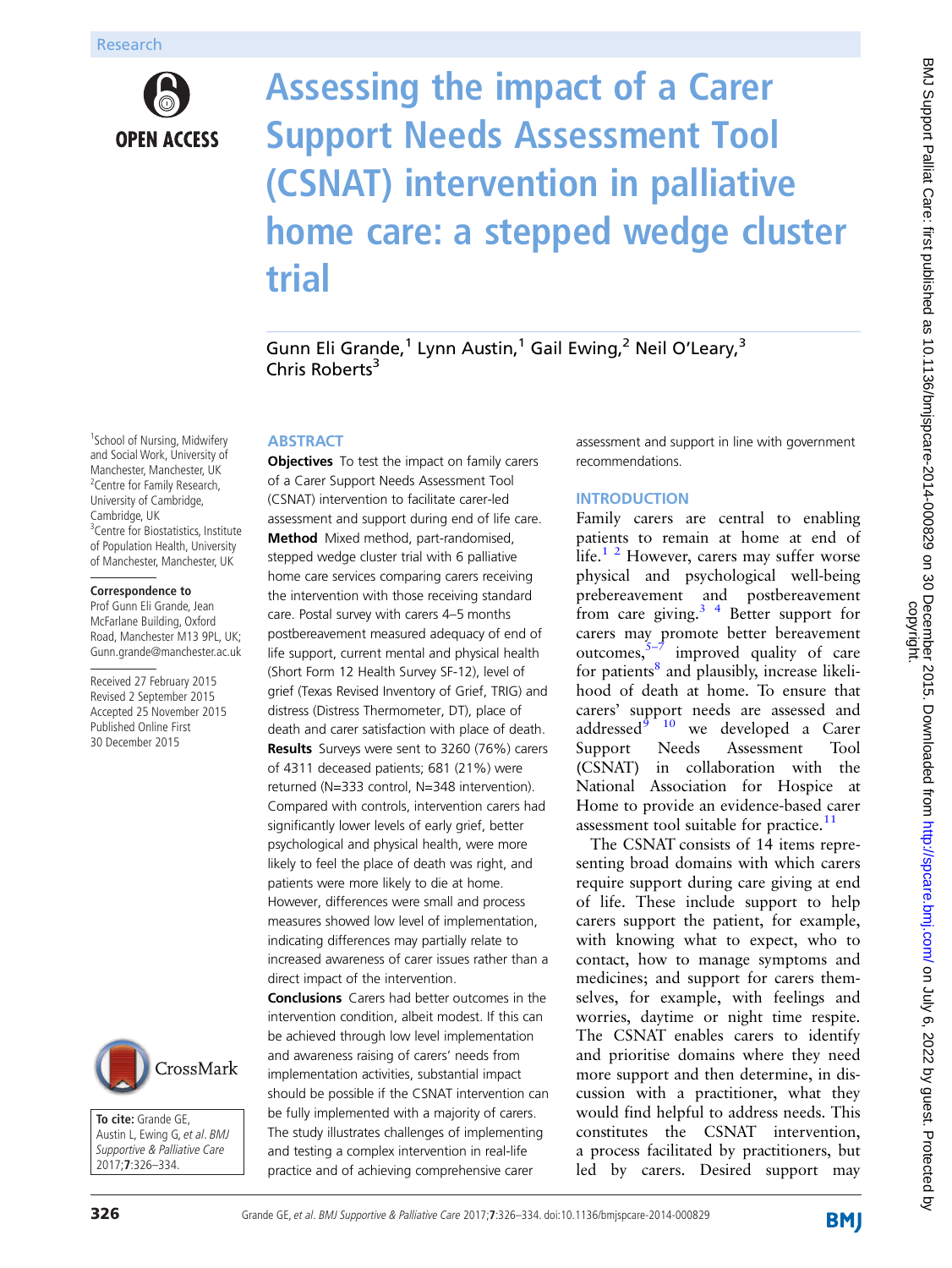include help practitioners can provide immediately (eg, reassurance, advice, information), help to involve other family members, signposting towards external support or referral for further input. The CSNAT domains were developed from focus groups and interviews with 75 bereaved carers $11$  and their face and cri-terion validity tested with 225 current carers.<sup>[12](#page-8-0)</sup> Piloting and feasibility work with practitioners showed perceived benefits of the CSNAT intervention and also some challenges of implementation that informed further CSNAT training and support.<sup>[13 14](#page-8-0)</sup>

While promising, the CSNAT intervention required further testing to establish whether it improved carer outcomes. However, high demand for an evidencebased carer assessment tool among our service partners and their belief in the benefits of the CSNAT intervention made it difficult to conduct a conventional randomised controlled trial. Randomising individuals within services to the control arm was likely to be seen as unacceptable and also entail risk of cross-contamination between intervention and control arms. Similarly, if services were assigned to a 'control cluster' they were more likely to disengage. Instead a stepped wedge trial design, a variant of the cluster trial, enabled us to build a robust evaluation around a 'controlled' release of the intervention into practice in a situation where providers were keen to start using the  $CSNAT$ <sup>[15](#page-8-0)</sup> and to capitalise on the natural experiment this offered.<sup>[16](#page-8-0)</sup> Stepped wedge cluster designs are recommended where there is strong belief in the benefits of the intervention, its costs are low and side effects unlikely.<sup>[17 18](#page-8-0)</sup> Further, stepped wedge designs are suited to situations where geographical and pragmatic constraints prevent simultaneous implementation across study settings, and allows all participating sites to eventually use the intervention, thus preventing the disengagement within control sites which may be a problem in conventional cluster trials.<sup>17</sup><sup>18</sup>

# **METHODS**

## Study design

A stepped wedge cluster part-randomised trial $17^{18}$ was used to test the impact of the CSNAT intervention on carer and patient outcomes. The clusters were six palliative home care sites (table 1). Sites started using the intervention one by one at three monthly intervals, the time before the intervention representing their control period [\(table 2](#page-2-0)). Site practitioners would start using the CSNAT intervention with all carers of patients on their caseload from their intervention start date. All carers of patients who died before this date would only have received the usual service input and so were part of the control condition. After the intervention start date, all carers should have had the opportunity to receive the CSNAT intervention, so carers of patients who died after this date were part of the intervention condition. This was therefore a repeated cross-section stepped wedge design with different individuals in each cluster in the preintervention and postintervention steps. $17$ 

Pragmatic constraints meant the sequence of sites beginning the intervention was not fully randomised; the sites most and least ready to fit in a practice change at study start were allocated to begin the intervention first (CSNAT intervention only) and last (control only), respectively, in the implementation sequence. The remaining sites were allocated to begin treatment in a randomised sequence in between these two [\(table](#page-2-0) [2](#page-2-0)). Delivery of the CSNAT intervention was recorded to monitor level of implementation, including any transition periods while the intervention was 'bedding in'.

Carer outcomes were obtained through survey of carers postbereavement, to allow assessment of longer

|             | כווטוטכנכווטנוכט טו נווטו טכו זוככט                                                                |                                                           |                                            |  |  |  |  |
|-------------|----------------------------------------------------------------------------------------------------|-----------------------------------------------------------|--------------------------------------------|--|--|--|--|
| <b>Site</b> | <b>Participating service</b>                                                                       | <b>Practitioners within teams</b><br>(outset of study)    | <b>Deaths per</b><br>month (prestudy info) |  |  |  |  |
|             | Home care team, two components:<br>Specialist Palliative Care Team<br>Palliative Care Support Team | 1 Home care team manager<br>8 CNSs<br>7 RGNs<br>6 HCAs    | 34                                         |  |  |  |  |
| 2           | Home care team, two components<br>CNS team<br>Hospice at home team                                 | 1 CNS team manager<br>5 CNSs<br>I CNS<br>3 RGNs<br>9 HCAs | 40                                         |  |  |  |  |
| 3           | Hospice at home service—two teams covering different geographical areas                            | 18 CNSs (9 for each geographical area)                    | 50                                         |  |  |  |  |
| 4           | Community Nurse Specialist Team                                                                    | 26 CNSs                                                   | 100                                        |  |  |  |  |
| 5           | Community Palliative Care Nurse Specialist Team                                                    | 1 Manager<br>8 CNSs                                       | 25                                         |  |  |  |  |
| 6           | Palliative Home Nursing Service                                                                    | 1 Community team leader<br>5 CNSs                         | 30                                         |  |  |  |  |

CNS, clinical nurse specialist; HCA, healthcare assistant; RGN, registered general nurse.

Table 1 Characteristics of trial services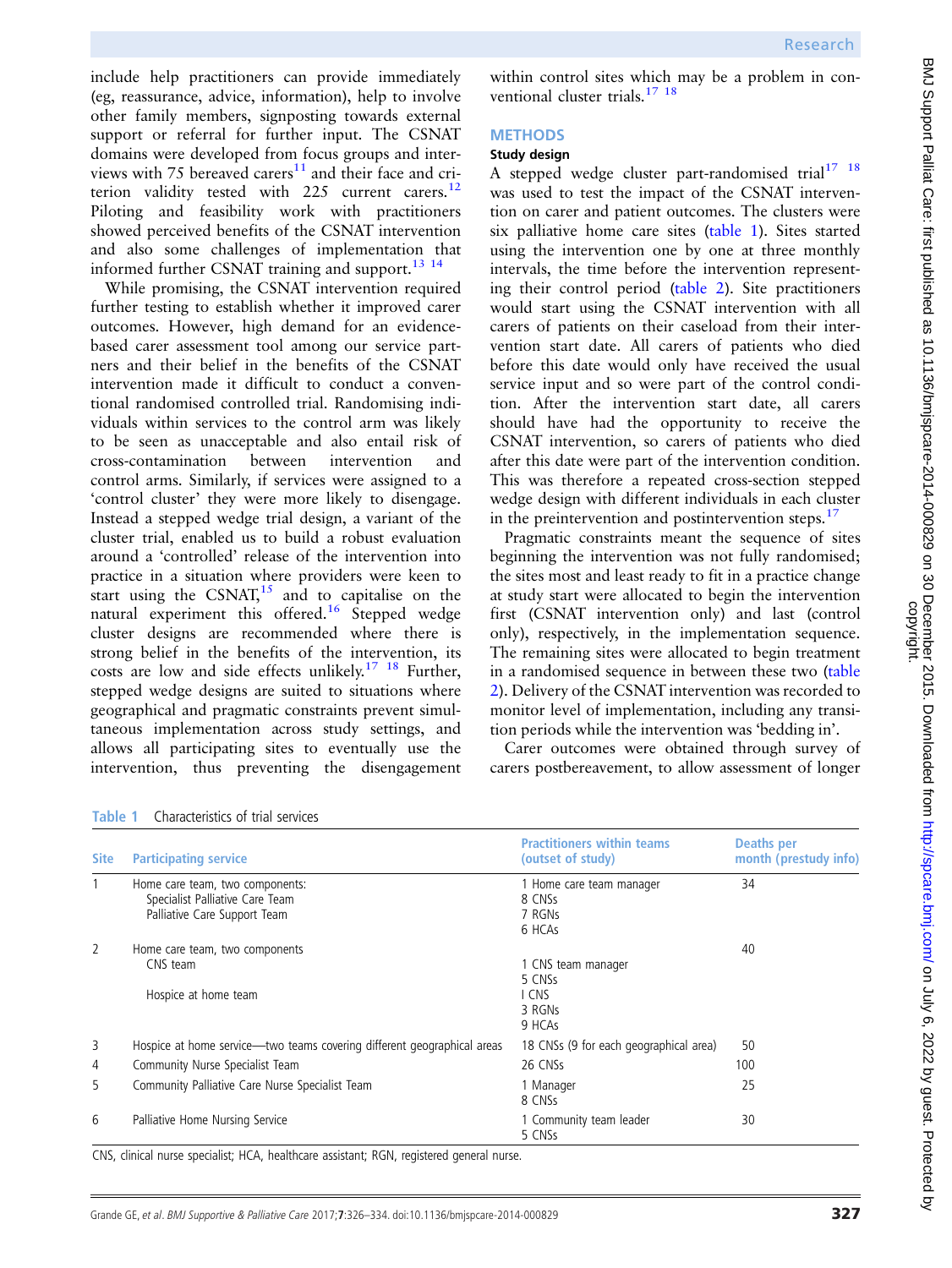<span id="page-2-0"></span>Table 2 Stepped wedge trial: deaths (% survey sent/% survey response rate) by trial site, time interval (step) and trial arm (intervention: shaded; control: blank)

| <b>Step</b> |             |             |             | 4           | 5           | <b>Total</b> | <b>Total control</b> | <b>Total intervention</b> |
|-------------|-------------|-------------|-------------|-------------|-------------|--------------|----------------------|---------------------------|
| Site        |             |             |             |             |             |              |                      |                           |
|             | 108 (66/20) | 109 (82/25) | 127 (69/23) | 115 (79/25) | 106 (75/15) | 565 (74/22)  |                      | 565 (74/22)               |
|             | 91 (65/31)  | 131(61/25)  | 126 (56/30) | 127 (54/20) | 142 (54/25) | 617 (58/26)  | 91 (65/31)           | 526 (56/25)               |
| 3           | 98 (74/29)  | 104 (77/30) | 89 (74/30)  | 97 (85/28)  | 101 (80/21) | 489 (78/27)  | 202 (76/29)          | 287 (80/26)               |
| 4           | 305 (82/22) | 312 (87/16) | 335 (80/18) | 301 (81/27) | 278 (75/20) | 1531 (81/21) | 952 (83/19)          | 579 (78/24)               |
| 5.          | 142 (93/23) | 115 (88/16) | 114 (89/15) | 98 (87/11)  | 86 (77/21)  | 555 (88/17)  | 469 (90/17)          | 86 (77/21)                |
| 6           | 160 (82/12) | 146 (67/13) | 83 (72/15)  | 74 (41/13)  | 91 (60/18)  | 554 (67/14)  | 554 (67/14)          |                           |
| Total       | 904 (79/21) | 917 (78/19) | 874 (75/20) | 812 (74/23) | 804 (71/20) | 4311 (76/21) | 2268 (79/19)         | 1478 (72/24)              |

term impact and measurement of outcomes relative to a common 'anchor point', enabling consistent crosscomparison between carers. Earlier psychometric testing of the  $CSNAT^{12}$  $CSNAT^{12}$  $CSNAT^{12}$  showed predeath outcome measures to be strongly influenced by variations in patients' stage of illness and proximity to death. Postbereavement measurement furthermore meant outcome data collection proceeded a step behind, and was managed separately from, practice delivery of the intervention, so assessment was fully blinded and intervention and data collection activities did not interfere with each other. Ethics approval was obtained from NRES Committee North West— Greater Manchester East (12/NW/0206).

### Implementation of the CSNAT intervention

Implementation required both external facilitation by the research team and internal facilitation by sites, informed by prior pilot and feasibility studies. $13 \tcdot 14$ External facilitation ensured aims and requirements for implementation and the trial were established through documentation and meetings with service managers, lead practitioners and administrators. Training was conducted with all staff involved in the intervention, consisting of two sessions of 2 h 1 week apart. Session 1 covered reflection on current carer assessment, introduction of the CSNAT intervention and how it differed from current practice. Session 2 covered how practitioners could use the intervention during carer contacts and how it would integrate with existing administration, recording and service procedures. A service lead practitioner led the latter component. Each service nominated 1–2 CSNAT Champions to lead the CSNAT implementation. These were supported through regular contacts with the Research Associate (RA), monthly Skype meetings with Champions at other participating sites and two cross-site Champion face-to-face meetings. Research team members met with practitioners involved in the intervention 1–2 months after start of implementation to identify and address any queries. The RA liaised several times per month with core team members to discuss and resolve ongoing issues. A website provided documentation and further means of communication.

Internal facilitation included organisational preparation, formation of a core team (champion, manager, administrator) to steer implementation, adoption of a change management approach and enhancing mutual practitioner support.

# Recruitment

Site administrators identified name and contact details of the main carer or next-of-kin (NOK) of all patients who died during the trial period (representing the total sampling frame). Survey packs were sent to carers 4–5 months postbereavement. Previous research indicates 4–6 months may yield the best response rates, while avoiding the period of most intense griev- $ing,19$  $ing,19$  but hopefully preserving accuracy of recall. Exclusion criteria were carer age <18 years or being identified by site practitioners as experiencing particularly complicated grief. Administrators recorded surveys sent and reasons for any exclusions.

Survey packs contained an invitation letter from the service, participant information sheet, consent forms, a questionnaire booklet and freepost envelope. Carers sent completed surveys to the RA.

Data from previous cross-sectional hospice home care research<sup>[6](#page-7-0)</sup> showed a difference of 8.7 (SD 12.6) in postbereavement SF-36 mental health scores between carers who reported sufficient psychological support during end of life care and those who did not, representing a standardised effect size of 0.69. However, cross-sectional designs may inflate effect size. For the trial, we assumed an effect size of half of this would be more realistic (0.345). The need to reduce survey response burden furthermore led to a switch to the shorter SF-12 mental health scale. Based on Monte-Carlo simulation a stepped wedge trial with six clusters (sites) with five time bands (steps) and on average 18 patients per time band per cluster  $(N=540)$  should have 80% power to detect a standardised effect of 0.345 assuming an intracluster correlation of 0.05 and a 5% significance level. Early data from participating sites indicated they had  $N=3600$ deaths over 15 months, making the required carer sample of  $N=540$  feasible even with high exclusion  $(0.20)$  and low response rates  $(0.25)$ .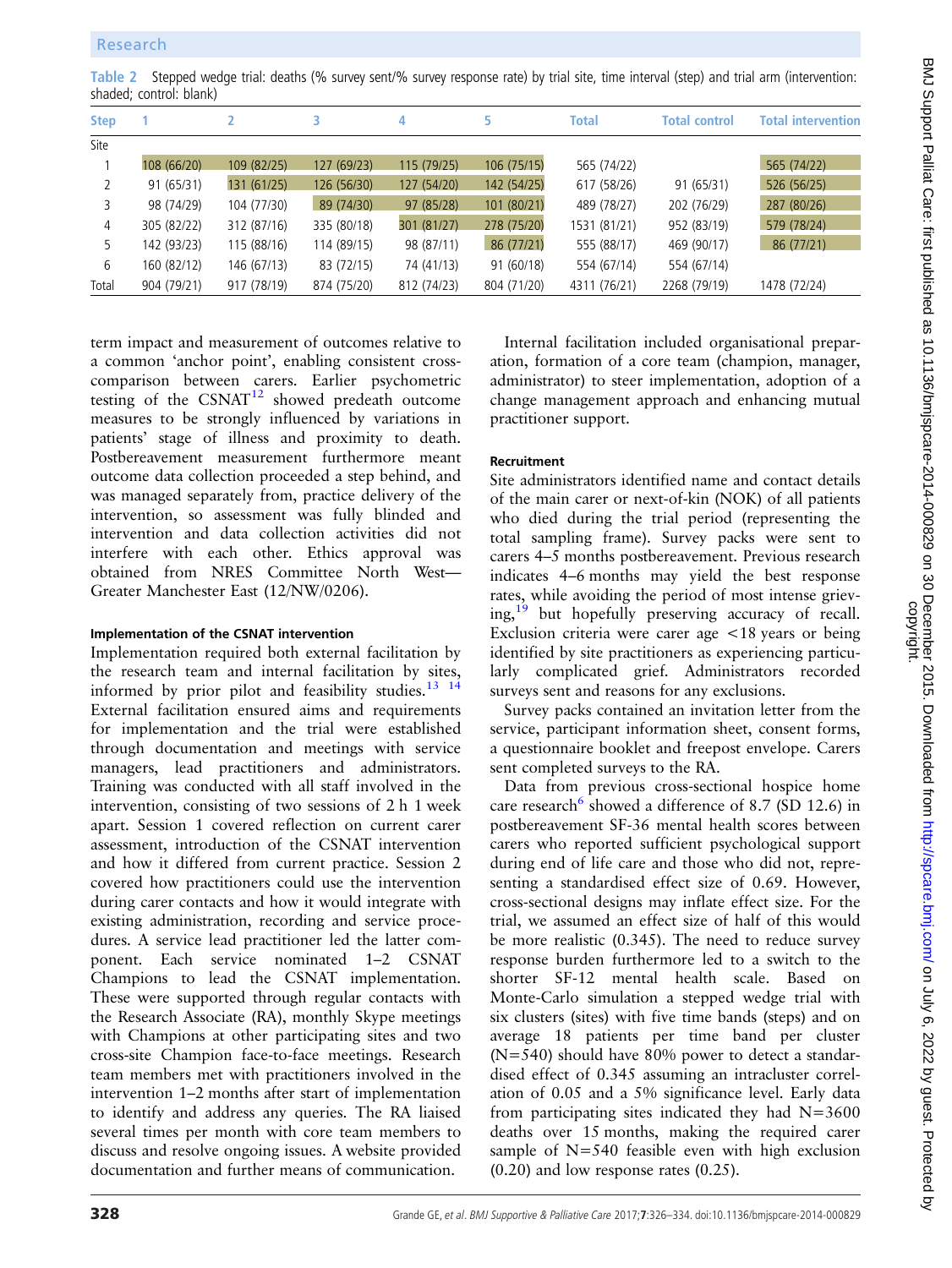#### Data collection

#### Sampling frame information

Site administrators completed monthly spreadsheets from service records for all patient deaths during the trial to compile the study sampling frame. This included study ID number, patient age, gender, diagnosis, date and place of death; and the name and contact details of main carer or NOK, their gender and relationship to the patient to enable identification of carers for the survey. Anonymised information from the sampling frame was provided for analysis. Data could be linked to individual survey respondents with their consent.

## Outcome variables

The survey collected information on carers' age, gender and relationship with the patient.

Primary outcome survey measures comprised adequacy of support provided for the carer during end of life care giving and physical and psychological wellbeing in bereavement. Perceived adequacy of support was measured using 14 questions based on the CSNAT domains, using the format 'Did you need more support with—' (responses: 1—no; 2—a little more; 3—quite a bit more; 4—very much more). Scores were summarised for the analysis. A further three questions asked whether carers had been asked about their support needs, felt their needs had been listened to, and whether there were concerns they had been unable to discuss (responses: 1—always, 2—usually, 3 —sometimes, 4—never). Level of grief in bereavement was measured using the Texas Revised Inventory of Grief  $(TRIG)^{20}$  $(TRIG)^{20}$  $(TRIG)^{20}$  which covers early (immediately after death) and current grief. Psychological and physical well-being was measured using the  $SF-12v2$ , and distress using the Distress Thermometer  $(DT)$ .<sup>[22](#page-8-0)</sup> General practitioner (GP) contacts postbereavement were collected as a further indicator of physical health.

Secondary outcome survey measures were place of death (home, hospice, hospital, nursing/ residential home, other) and whether the place of death was felt to be the best place (yes, no, mixed feelings, don't know). Information on place of death on all patients was furthermore provided through the sampling frame information on place of death. Place of death was dichotomised into 'home'/'not home'.

## Process data on implementation of the intervention

Administrators provided monthly summaries on number of new patients, patients on the caseload and number of CSNAT assessments completed for new patients and total caseload. They also recorded which carers had a CSNAT intervention on the site spreadsheet.

Qualitative information on implementation was collected from practitioners through face-to-face interviews, focus groups and workshops. In addition, field notes were completed of all RA contacts with participating sites to form a 'diary' of activity relating

to the implementation. Qualitative findings will be reported in detail elsewhere.

# Analysis

## Response modelling

Factors affecting survey response rates were investigated using a logistic mixed-effects model. This included a random effect for site and a fixed effect for time (see below). All available patient and carer data from service records were examined as predictors for survey response. These were: carer gender; the relationship of patient to carer; patient age, and patient diagnosis. The intracluster correlation coefficient was also estimated to assess the strength of response clustering between carers of patients from the same site.

## **Outcomes**

Analyses to test for differences in outcomes between control and intervention groups were based on intention to treat (ie, included all intervention participants whether they received the CSNAT intervention or not) and were adjusted for site, patient and carer variables. Outcomes were analysed using mixed-effects models to account for the stepped-wedge clusterrandomised trial design, by including a random effect for site and a fixed effect for time. $^{23}$  $^{23}$  $^{23}$  For quantitative and summary score outcomes, linear mixed effect models were used. To assess the number of carer GP contacts since patients' death, a Poisson mixed-effects model was used; the rate ratio was estimated to evaluate the intervention effect. For questions with ordinal responses, a cumulative logistic mixed-effects model was used, under the proportional odds assumption. For secondary binary outcomes, a logistic mixed-effects model was used. Both logistic and cumulative logistic models provided estimates of the intervention effect via an OR.

All analyses of outcomes included adjustment for carer gender, the relationship of patient to carer (partner/parent/sibling/other), patient age and diagnosis (cancer/other). For variables obtained from both service records and surveys (carer gender, relationship between patient and carer and place of death) unavailable data in service records were imputed from available survey response data and vice-versa. For analyses, any remaining missing categorical covariate values were imputed as a separate 'unknown' category value and missing continuous covariate values were imputed using simple conditional mean imputation.<sup>24</sup> The statistical significance of intervention effects was inferred from the likelihood ratio test, and 95% CIs of intervention effect estimates were constructed with normal (Wald) approximations.

# **RESULTS**

## Sample

There were large differences in sample sizes across sites supporting the appropriateness of incorporating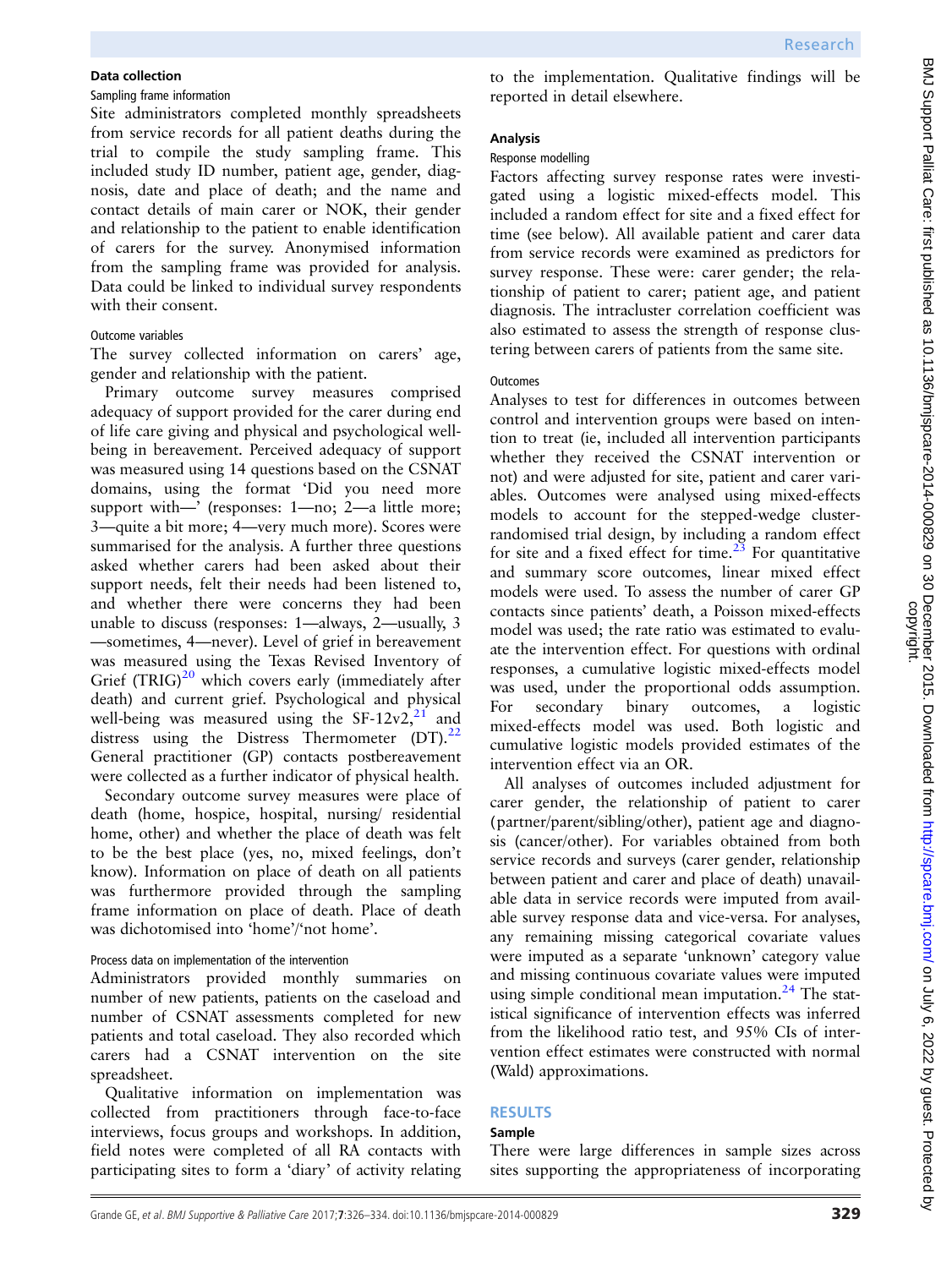<span id="page-4-0"></span>clustering by site in all analyses. There were no obvious imbalances of carer/patient characteristics between control and intervention arms (table 3).

One site initially had two separate, but collaborating services included in the trial. However, the smaller service was withdrawn after some months as coordination procedures were not felt to work well enough to fully guarantee that a carer would not be sent the survey twice. This represented removal of 265 deaths from the initial sampling frame.

There were 4311 deaths in the remaining participating services during the trial (2268 control, 1478 intervention; table 3). Surveys were sent to carers in 3260 (76%) cases. A main recorded reason for not sending a survey was missing or incomplete carer details (439/ 1051; 42%; as opposed to 'no carer'). Of surveys sent, 681 (21%) were returned. Forty-eight respondents (7%; 22 control, 26 intervention) did not enclose consent to link their survey and service record data, and the data of the latter were imputed for the analysis (see Analysis). [Table 2](#page-2-0) shows details of patient deaths and surveys sent.

There was a wide range in the unadjusted survey response rates across sites. There was some evidence for difference in response rate by certain predictors. The independent OR estimates (95% CI) for survey

response in (1) the intervention arm compared with control, (2) female carers compared with male carers and (3) carers of patients diagnosed with cancer compared with those with other diseases were 1.30 (0.92 to 1.82) and 1.14 (0.93 to 1.40) and 1.00 (0.75 to 1.34), respectively. There was no statistically significant effect for a difference in response rate across time/phase. Compared with carers who were partners of patients, the OR estimates (95% CI) of carers recorded as being (1) parents, (2) siblings or (3) other of patients were 0.92 (0.73 to 1.15), 0.93 (0.50 to 1.73) and 0.48 (0.27 to 0.85), respectively. Once these predictors were adjusted for, the variation across sites was small; the intraclass correlation coefficient within site was estimated to be 0.017, indicating a low clustering effect of site on the response rate.

#### Outcomes

[Table 4](#page-5-0) shows observed, unadjusted primary and secondary outcomes by trial arm. Relative to carer survey reports, services slightly over-reported deaths at home, but this effect appeared similar for control and intervention patients. [Table 5](#page-6-0) shows adjusted estimates of the effect of the intervention on outcomes.

In the intervention group, there was evidence of reduction in early grief (TRIG-1) and improvements

| Characteristics of patients and carers associated with all<br>deaths at trial sites (n=4311, $n_c$ =2268, $n_l$ =2043) |                   |                | Characteristics of patients and carers in survey response sample<br>$(n=681, nc=333, nl=348)$ |                |                     |                |  |
|------------------------------------------------------------------------------------------------------------------------|-------------------|----------------|-----------------------------------------------------------------------------------------------|----------------|---------------------|----------------|--|
|                                                                                                                        | <b>All deaths</b> | <b>Missing</b> | <b>Control</b>                                                                                | <b>Missing</b> | <b>Intervention</b> | <b>Missing</b> |  |
| Carer gender (%)                                                                                                       |                   |                |                                                                                               |                |                     |                |  |
| Male                                                                                                                   | 1322 (34)         | 440 (12)       | 101 (33)                                                                                      | 24(8)          | 90 (29)             | 35(11)         |  |
| Female                                                                                                                 | 2549 (66)         |                | 208 (67)                                                                                      |                | 223 (71)            |                |  |
| Patient relationship to carer (%)                                                                                      |                   |                |                                                                                               |                |                     |                |  |
| Partner                                                                                                                | 2248 (56)         | 302(7)         | 208 (67)                                                                                      | 22(7)          | 222 (69)            | 26(8)          |  |
| Parent                                                                                                                 | 1266 (32)         |                | 84 (27)                                                                                       |                | 89 (28)             |                |  |
| Sibling                                                                                                                | 127(3)            |                | 8(3)                                                                                          |                | 6(2)                |                |  |
| Other                                                                                                                  | 368(9)            |                | 11(4)                                                                                         |                | 5(2)                |                |  |
| Mean patient age (SD)                                                                                                  | $73.4 (-12.1)$    | 55(1)          | $71.5 (-10.6)$                                                                                | 24(8)          | $72.2 (-12.2)$      | 26(8)          |  |
| Patient gender (%)                                                                                                     |                   |                |                                                                                               |                |                     |                |  |
| Male                                                                                                                   | 2269 (53)         | 48 (1)         | 142 (46)                                                                                      | 22(7)          | 147 (46)            | 26(8)          |  |
| Female                                                                                                                 | 1994 (47)         |                | 169 (54)                                                                                      |                | 175 (54)            |                |  |
| Patient diagnosis (%)                                                                                                  |                   |                |                                                                                               |                |                     |                |  |
| Cancer                                                                                                                 | 3701 (88)         | 87(2)          | 271 (88)                                                                                      | 26(8)          | 282 (88)            | 28(9)          |  |
| Other                                                                                                                  | 523 (12)          |                | 38 (12)                                                                                       |                | 38 (12)             |                |  |
| Carer gender (%)*                                                                                                      |                   |                |                                                                                               |                |                     |                |  |
| Male                                                                                                                   |                   |                | 109(33)                                                                                       | 5(2)           | 97 (28)             | 5(2)           |  |
| Female                                                                                                                 |                   |                | 219 (67)                                                                                      |                | 246 (72)            |                |  |
| Patient relationship to carer (%)*                                                                                     |                   |                |                                                                                               |                |                     |                |  |
| Partner                                                                                                                |                   |                | 222 (67)                                                                                      | 1(0)           | 231 (67)            | 1(0)           |  |
| Parent                                                                                                                 |                   |                | 91(27)                                                                                        |                | 100 (29)            |                |  |
| Sibling                                                                                                                |                   |                | 5(2)                                                                                          |                | 6(2)                |                |  |
| Other                                                                                                                  |                   |                | 14(4)                                                                                         |                | 10(3)               |                |  |

Table 3 Patient and carer characteristics

(Note: these summaries are unadjusted for sample sizes at each site and time).

\*Data from survey responses, all other data from service records.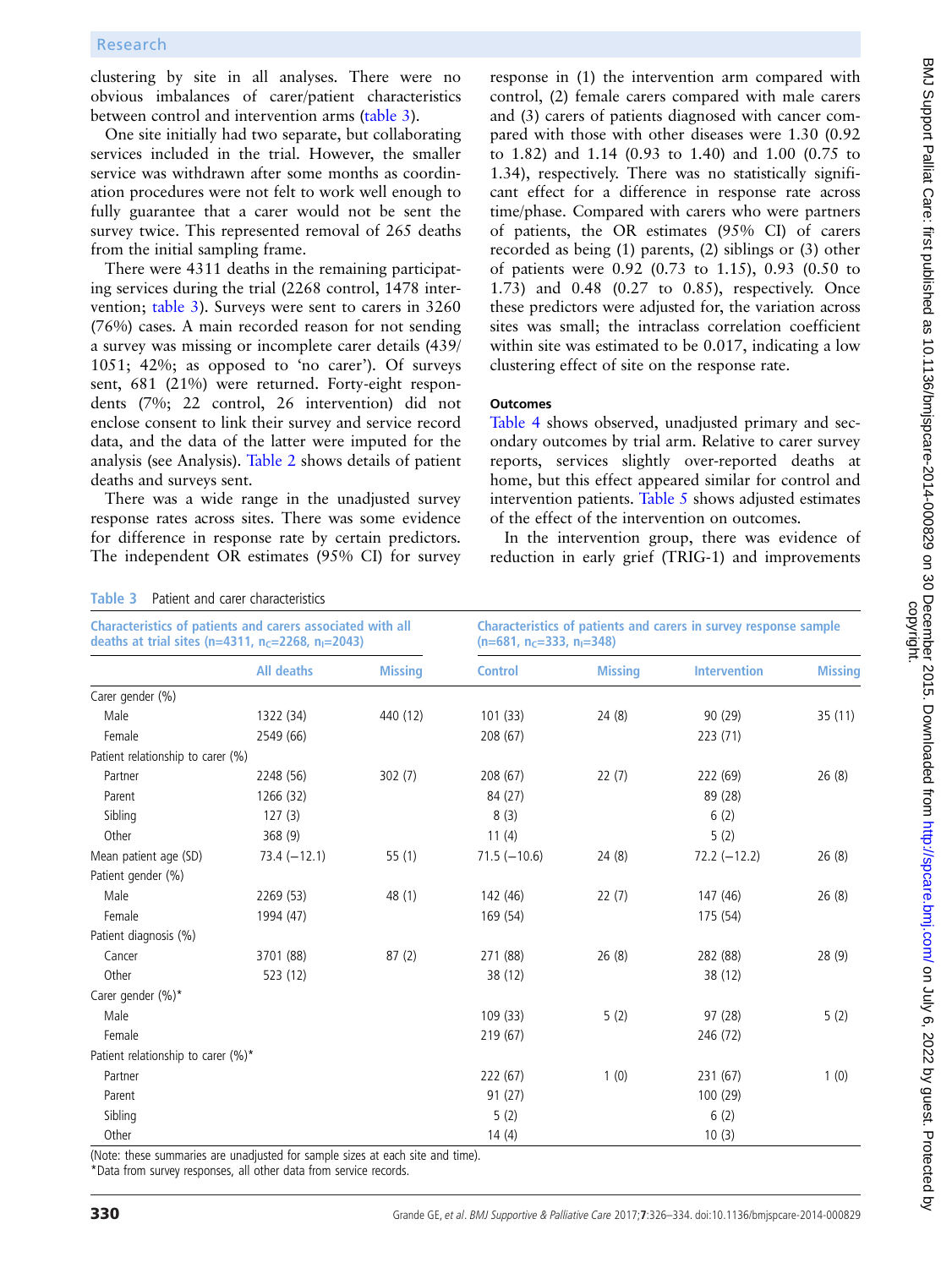<span id="page-5-0"></span>

| Observed outcomes in the survey response sample (n=681, $n_c$ =333, $n_i$ =348)<br>Table 4 |                |             |                     |             |  |  |
|--------------------------------------------------------------------------------------------|----------------|-------------|---------------------|-------------|--|--|
| <b>Outcome</b>                                                                             | <b>Control</b> | Missing (%) | <b>Intervention</b> | Missing (%) |  |  |
| CSNAT total (SD)                                                                           | $20.9(-7.6)$   | 17(5)       | $21 (-7.4)$         | 14(4)       |  |  |
| Asked about support needs (%)                                                              |                |             |                     |             |  |  |
| 'Never'                                                                                    | 31 (10)        | 9(3)        | 25(8)               | 17(5)       |  |  |
| 'Sometimes'                                                                                | 53 (18)        |             | 78 (26)             |             |  |  |
| 'Usually'                                                                                  | 56 (19)        |             | 71(23)              |             |  |  |
| 'Always'                                                                                   | 132 (44)       |             | 106 (35)            |             |  |  |
| 'Not applicable'                                                                           | 30 (10)        |             | 25(8)               |             |  |  |
| Listened to (%)                                                                            |                |             |                     |             |  |  |
| 'Never'                                                                                    | 12(4)          | 10(3)       | 14(5)               | 15(5)       |  |  |
| 'Sometimes'                                                                                | 24(8)          |             | 25(8)               |             |  |  |
| 'Usually'                                                                                  | 46 (15)        |             | 69 (22)             |             |  |  |
| 'Always'                                                                                   | 182 (60)       |             | 177 (57)            |             |  |  |
| 'Not applicable'                                                                           | 37 (12)        |             | 22(7)               |             |  |  |
| Unable to discuss concerns (%)                                                             |                |             |                     |             |  |  |
| 'Always'                                                                                   | 3(1)           | 20(6)       | 2(1)                | 26(8)       |  |  |
| 'Usually'                                                                                  | 8(3)           |             | 8(3)                |             |  |  |
| 'Sometimes'                                                                                | 56 (19)        |             | 61(21)              |             |  |  |
| 'No never'                                                                                 | 203 (70)       |             | 198 (67)            |             |  |  |
| 'Don't know'                                                                               | 21(7)          |             | 27(9)               |             |  |  |
| TRIG-1 early grief (SD)                                                                    | $23.3 (-8.2)$  | 17(5)       | $21.7 (-7.7)$       | 15(5)       |  |  |
| TRIG-2 present grief (SD)                                                                  | 49.9 $(-11.4)$ | 12(4)       | $48.4 (-11.2)$      | 6(2)        |  |  |
| SF-12 mental (SD)                                                                          | $39.2$ (-11.8) | 5(2)        | $40.5$ $(-11.3)$    | 7(2)        |  |  |
| SF-12 physical (SD)                                                                        | $48.5$ (-11.7) | 5(2)        | $51.1 (-10.1)$      | 7(2)        |  |  |
| Distress level (SD)                                                                        | $4.6$ (-2.6)   | 2(1)        | $4.4 (-2.7)$        | 10(3)       |  |  |
| Median number of carer GP visits since death (range)                                       | 1(0, 11)       | 8(3)        | 1(0, 12)            | 8(2)        |  |  |
| Place of death was best place (%)                                                          |                |             |                     |             |  |  |
| Yes                                                                                        | 224 (73)       | 3(1)        | 261 (82)            | 3(1)        |  |  |
| Other                                                                                      | 84 (27)        |             | 58 (18)             |             |  |  |
| Place of death at home (survey) (%)                                                        |                |             |                     |             |  |  |
| Yes                                                                                        | 140 (45)       | 2(1)        | 171 (53)            | 2(1)        |  |  |
| <b>No</b>                                                                                  | 169 (55)       |             | 149 (47)            |             |  |  |
| Place of death at home (service-respondents only) (%)                                      |                |             |                     |             |  |  |
| Yes                                                                                        | 148 (48)       | 0(0)        | 180 (56)            | 0(0)        |  |  |
| <b>No</b>                                                                                  | 163(52)        |             | 142 (44)            |             |  |  |
| Place of death at home (service-all records) (%)                                           |                |             |                     |             |  |  |
| Yes                                                                                        | 1040 (46)      | 23(1)       | 1044 (52)           | 25(1)       |  |  |
| <b>No</b>                                                                                  | 1206 (54)      |             | 973 (48)            |             |  |  |

Note: these summaries are unadjusted for sample sizes at each site and time and for other covariates.

CSNAT, Carer Support Needs Assessment Tool; GP, general practitioner; TRIG, Texas Revised Inventory of Grief.

in mental and physical health (SF-12) compared with the control group, although improvements were at most moderate. Most intervention effect estimates on primary outcomes (7/10) were in a favourable direction even if not always statistically significant. However, there was no indication that the intervention group felt their needs had been met (CSNAT total), or their support needs probed or listened to, to a greater extent than the control group.

For survey respondents, there was evidence of a favourable intervention effect on probability of death at home and seeing the place of death as the best place, with an OR of approximately 2 for each.

Although survey records for all deaths also indicate a favourable effect on the probability of dying at home, the adjusted analysis did not support this.

#### Implementation of the intervention

Monthly summaries of CSNAT assessments were obtained from four of the five sites that began the intervention during the trial, but to varying levels of completeness. Three provided monthly data on number of new patients, and CSNATs handed out and completed for carers of new patients. Two of these services also provided data on total numbers on caseload, and total CSNATs handed out and completed

BMJ Support Palliat Care: first published as 10.1136/bmjspcare-2014-000829 on 30 December 2015. Downloaded from<br>copyright.com/on July 6, 2022 by guest. Protected as 10.1136/bmjspcare-2014-000829 on 30 December 2015. Downlo BMJ Support Palliat Care: first published as 10.1136/bmjspcare-2014-000829 on 30 December 2015. Downloaded from Intp://spcare.bmj.com/ on July 6, 2022 by guest. Protected by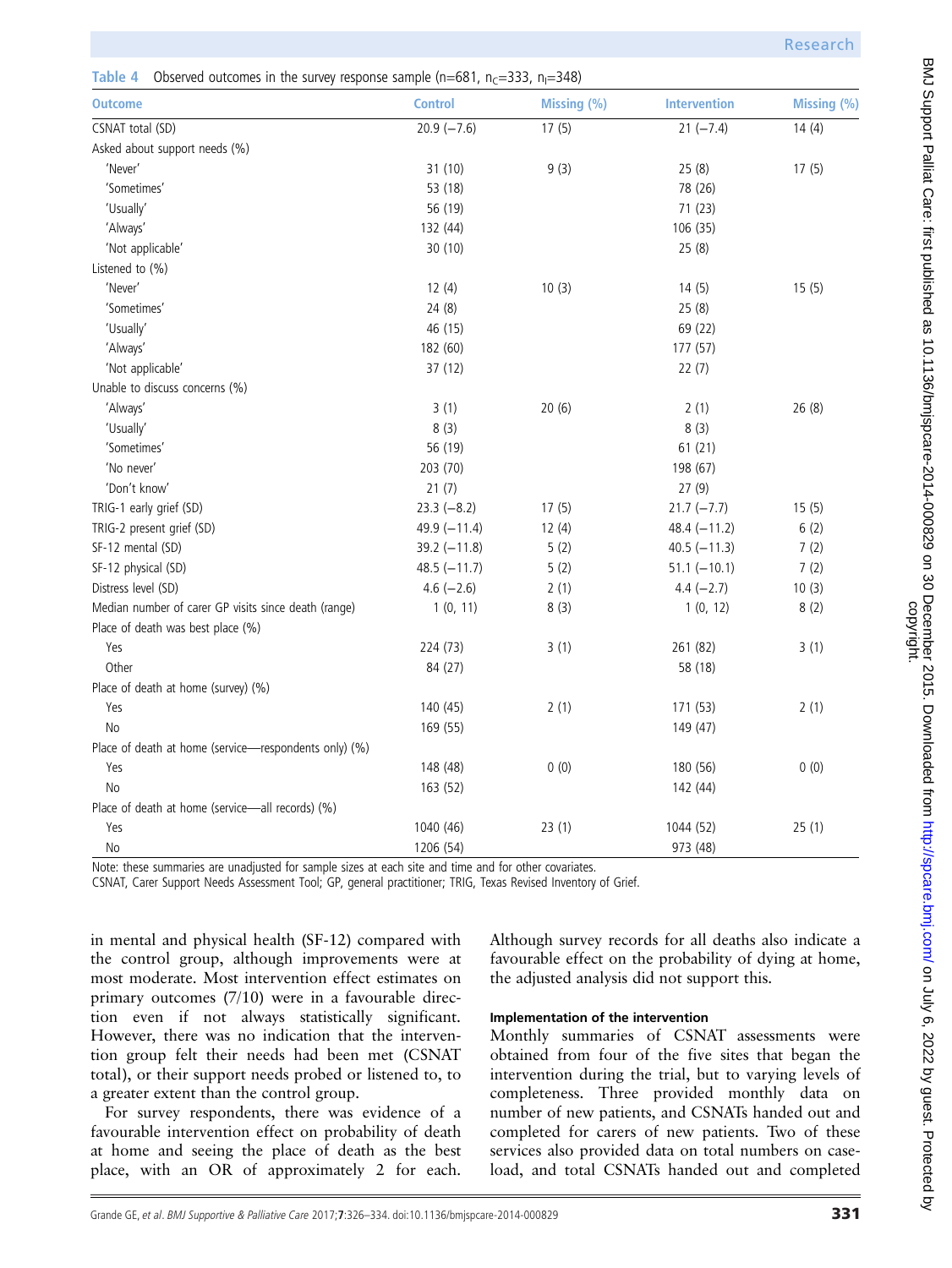<span id="page-6-0"></span>

| <b>Outcome</b>                                                                                                                                                                       | <b>Intervention effect</b> | 95% CI           | p Value | <b>Favourable result</b> | ICC   |
|--------------------------------------------------------------------------------------------------------------------------------------------------------------------------------------|----------------------------|------------------|---------|--------------------------|-------|
| Estimate of effect of intervention on quantitative or summary score outcomes (*Rate ratio from Poisson mixed-effects model, all other estimates from linear<br>mixed-effects models) |                            |                  |         |                          |       |
| CSNAT total $(n=646)$                                                                                                                                                                | $-0.36$                    | $(-2.17, 1.44)$  | 0.684   | < 0                      | 0.108 |
| TRIG-1 early $(n=645)$                                                                                                                                                               | $-1.96$                    | $(-3.83, -0.09)$ | 0.038   | < 0                      | 0.106 |
| TRIG-2 present $(n=659)$                                                                                                                                                             | $-1.24$                    | $(-3.95, 1.47)$  | 0.322   | < 0                      | 0.204 |
| SF-12 mental $(n=666)$                                                                                                                                                               | 2.58                       | (0.00, 5.15)     | 0.049   | >0                       | 0.073 |
| SF-12 physical ( $n=666$ )                                                                                                                                                           | 3.09                       | (0.64, 5.53)     | 0.011   | >0                       | 0.105 |
| Distress level (n=665)                                                                                                                                                               | $-0.18$                    | $(-0.79, 0.44)$  | 0.508   | < 0                      | 0.029 |
| Number of GP visits since patient death ( $n=662$ )                                                                                                                                  | $1.02*$                    | (0.86, 1.20)     | 0.833   | $<$ 1                    | 0.000 |
| Estimate of effect of intervention (proportional OR) on ordinal response outcomes (ICC calculated on latent scale)                                                                   |                            |                  |         |                          |       |
| Asked about support needs (n=595)                                                                                                                                                    | 0.77                       | (0.47, 1.26)     | 0.38    | >1                       | 0.013 |
| Listened to $(n=591)$                                                                                                                                                                | 0.87                       | (0.51, 1.46)     | 0.600   | >1                       | 0.016 |
| Unable to discuss concerns $(n=577)$                                                                                                                                                 | 1.05                       | (0.55, 2.00)     | 0.890   | >1                       | 0.026 |
| Estimate of effect of intervention (OR) on secondary binary outcomes (ICC calculated on latent scale)                                                                                |                            |                  |         |                          |       |
| Place of death was best place $(n=673)$                                                                                                                                              | 1.94                       | (1.06, 3.56)     | 0.033   | >1                       | 0.032 |
| Place of death at home (survey), $(n=675)$                                                                                                                                           | 2.13                       | (1.25, 3.61)     | 0.006   | >1                       | 0.036 |
| Place of death at home (service), $(n=4263)$ #                                                                                                                                       | 0.957                      | (0.76, 1.20)     | 0.698   | >1                       | 0.029 |

‡Model fitted to all carer/patient records, not just survey respondents.

CSNAT, Carer Support Needs Assessment Tool; GP, general practitioner; ICC, intracluster correlation; TRIG, Texas Revised Inventory of Grief.

for total caseload. One provided information on CSNATs handed out and completed, but not on the denominators.

Based on available summary data, 985 CSNATs were reported to have been handed out to carers, but CSNAT assessments were completed in only 209 (21.2%) of these cases (range of completion across sites: 13.7–56.3%). CSNATs were reportedly handed out to 685 (41.6%) carers of 1645 new patients, and completed for 113 of these (completion rate 16.5%). Where total caseload numbers are available, CSNATs was handed out to 789 (32.1%) of 2461 on total caseload (completion rate 20.0%).

#### **DISCUSSION**

Research

Results show that compared with the control group the intervention group had small but significant reductions in levels of early grief and improvements in psychological and physical health.

Correspondingly, results from Australia indicate that CSNAT use may benefit carers and reduce carer strain.<sup>25</sup> <sup>26</sup> Furthermore, among our survey respondents, the intervention carers were significantly more likely to feel the place of death was right and patients more likely to die at home. However, the latter result was not significant when considering service records for all deaths (respondents, non-respondents and those not surveyed). This may reflect underlying differences between survey respondents and non-respondents, the latter being a much larger group. Although not evident by [table 3](#page-4-0), there may be differences in unrecorded characteristics that, for example, may make home death both more likely and more responsive to the intervention condition in the survey group.

Overall, there appears to be favourable effects of the intervention, but differences were small, and intervention carers were not more likely to feel their needs had been met. However, the process data indicate that implementation of the CSNAT intervention was limited, both in terms of numbers of carers affected and the extent to which the intervention was delivered as intended. Available data indicate that the CSNAT was only handed out to carers of a third of patients in total. Furthermore, while a reasonable proportion of carers may have seen the CSNAT, potentially alongside other paperwork, CSNAT assessment was only completed in a minority of cases. Completion in itself may not mean there was subsequent discussion about carers' needs, priorities and preferred solutions and follow-up action plans. This low level of implementation means the CSNAT intervention would have limited opportunity to make a strong direct impact.

Improvements in the intervention group may therefore in part result from awareness raising regarding carers' needs through activities surrounding the implementation of the intervention, including training, champions' efforts, regular RA contacts, keeping CSNAT on staff meeting agendas and encouragement by managers. However, if significant improvements, albeit small, may be produced by low level implementation and general awareness raising, it is plausible that more substantial improvements can be achieved if the CSNAT intervention can be delivered to the majority of carers in its intended form, that is, an assessment and support process based on carers' selfidentified needs, priorities and solutions.

While there was no doubt about efforts expended by sites participating in the trial, implementation of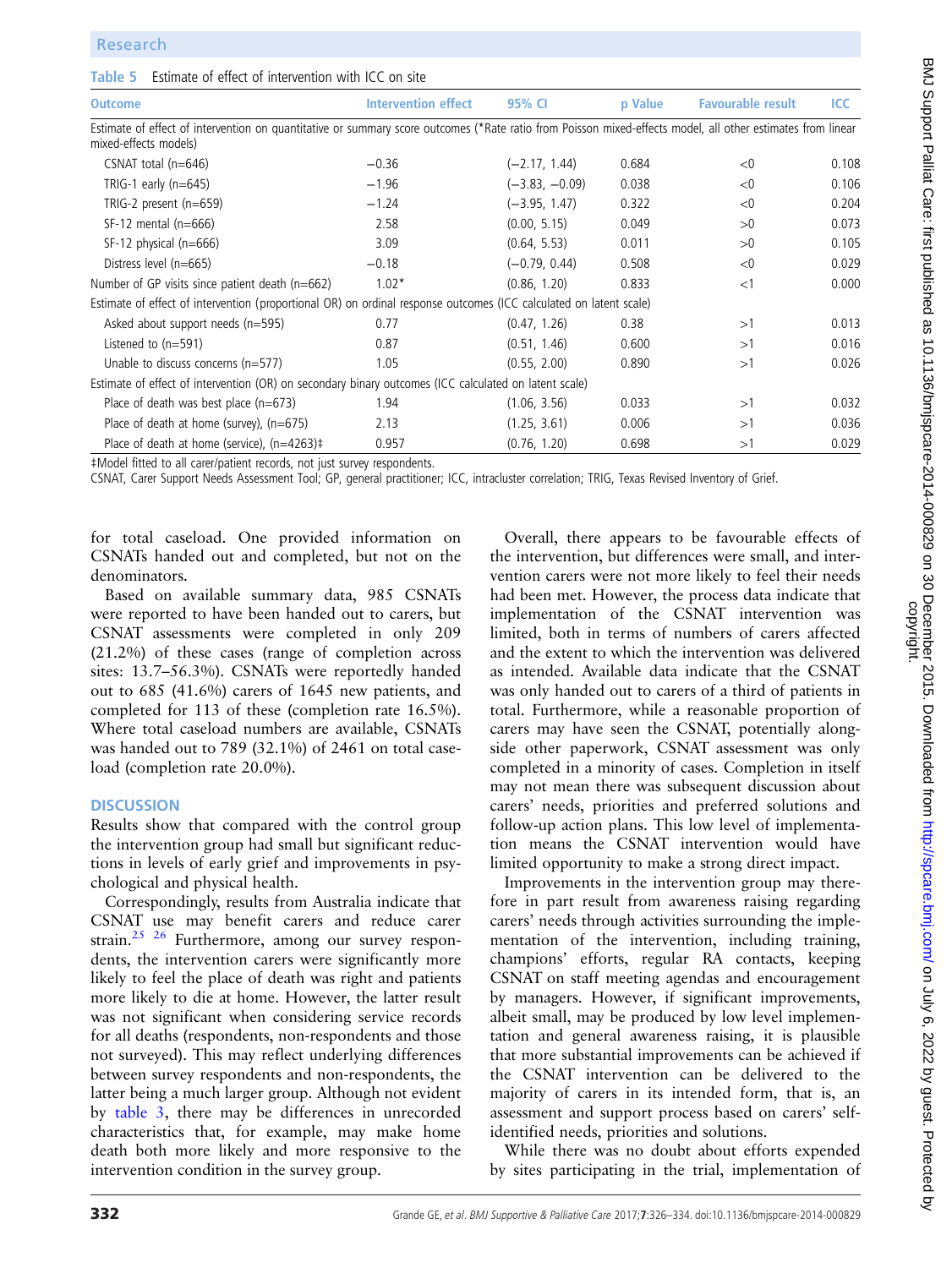<span id="page-7-0"></span>the CSNAT intervention presented greater challenges than expected. Qualitative data collection helped identify main factors that affected implementation, illustrating the value of a mixed-methods approach to trials. $27$  While these factors will be reported in detail elsewhere, in brief outline they encompassed practitioner perceptions and engagement, service context factors, external and internal facilitation: the CSNAT intervention represented a step change in practice, but practitioners may not perceive its value over existing practice and/or have concerns over workload impact. Services differed in the extent to which existing administrative systems and working practices enabled the CSNAT intervention to be easily integrated and carers to be accommodated as clients in their own right. This included existing opportunities for carer identification, contact and recording of support needs and actions. Internal facilitation was affected by time and availability of management leads, champions' opportunities for leverage and organisational resources to support implementation in the face of competing demands and staffing levels. External facilitation did not fully address the step change that the intervention represented. Our findings correspond with the components of the Promoting Action on Research Implementation in Health Services (PARIHS) framework for implementation where implementation of a complex intervention depends on the perceived value of the intervention, service context and facilitation.<sup>28</sup><sup>29</sup>

The research was also affected by some of the service factors. Missing information on main carers or NOK increased administrator workloads in chasing information, reduced numbers of surveys sent and left less time for supplying process data. Lack of procedures for routine recording of CSNAT assessments and follow-up actions also hampered further collection and analysis of process information. Service support costs for recruitment were fully covered, but this was only helpful if services could appoint additional staff. Services' ability to fit in a practice change at the time furthermore meant that (constrained) randomisation only occurred in four of six participating sites; therefore, some selection biases and imbalances between the control and intervention samples are possible.

#### **CONCLUSION**

The trial highlights the importance of investing effort in understanding implementation of complex interventions as recommended by the MORECare guid-ance for palliative care<sup>[30](#page-8-0)</sup> and the MRC Framework for evaluations.[31](#page-8-0) Our trial furthermore illustrates the value of mixed methods and process measures to understand how complex interventions behave in a practice context.<sup>27</sup> 31

Furthermore, the trial highlights the challenges in implementing comprehensive carer assessment and support: our qualitative data indicate that carers are

not 'visible' on administrative systems in that often carer details are not recorded and there are commonly no consistent means of documenting their needs as separate from patients; that practice procedures often do not afford opportunity for regular carer contact, assessment and follow-up; and that engagement with assessment of carers' needs separately from the patient and with carer-led assessment represents a significant step change for practitioners. These challenges need to be recognised and addressed before guidelines and government recommendations that carer needs should be assessed and addressed $9\frac{10}{2}$  can have meaningful impact. We have used trial findings to develop a training and implementation package to improve external facilitation and encourage better internal facilitation of the CSNAT intervention and are testing this in an implementation study with improved results.

Acknowledgements The authors wish to thank all the practitioners, managers and administrators at our study sites and all the carer participants involved in the study.

The survey used the question wording, answer categories and order of questions identical to SF-12v2, but their appearance was changed to make a more user-friendly bereavement survey booklet. They were therefore not in a format approved by OptumInsight Life Sciences (QualityMetric), and due to these modifications, scores may not necessarily be reliable or valid.

Disclaimer The views expressed are those of the authors and not necessarily those of the NHS, the NIHR or the Department of Health.

Funding NIHR Research for Patient Benefit Programme (Grant Reference Number PB-PG-0610-22291).

Competing interests None declared.

Ethics approval NRES Committee North West—Greater Manchester East (12/NW/0206).

Provenance and peer review Not commissioned; externally peer reviewed.

Open Access This is an Open Access article distributed in accordance with the Creative Commons Attribution Non Commercial (CC BY-NC 4.0) license, which permits others to distribute, remix, adapt, build upon this work noncommercially, and license their derivative works on different terms, provided the original work is properly cited and the use is non-commercial. See: [http://creativecommons.org/licenses/by](http://creativecommons.org/licenses/by-nc/4.0/)[nc/4.0/](http://creativecommons.org/licenses/by-nc/4.0/)

#### **REFERENCES**

- 1 Gomes B, Higginson IJ. Factors influencing death at home in terminally ill patients with cancer: systematic review. [BMJ](http://dx.doi.org/10.1136/bmj.38740.614954.55) 2006;332:515–21.
- 2 Grande GE, Ewing G. Death at home unlikely if informal carers prefer otherwise: implications for policy. [Palliat Med](http://dx.doi.org/10.1177/0269216308098805) 2008;22:971–2.
- 3 Aoun SM, Kristjanson LJ, Currow DC, et al. Caregiving for the terminally ill: at what cost? [Palliat Med](http://dx.doi.org/10.1191/0269216305pm1053oa) 2005;19:551-5.
- 4 Schulz R, Beach SR. Caregiving as a risk factor for mortality. The caregiver health effects study. [JAMA](http://dx.doi.org/10.1001/jama.282.23.2215) 1999;282:2215–19.
- 5 Grande GE, Farquhar MC, Barclay SI, et al. Caregiver bereavement outcome: relationship with hospice at home, satisfaction with care, and home death. J Palliat Care 2004;20:69–77.
- 6 Grande GE, Ewing G, National Forum for Hospice at Home. Informal carer bereavement outcome: relation to quality of end of life support and achievement of preferred place of death. [Palliat Med](http://dx.doi.org/10.1177/0269216309102620) 2009;23:248–56.